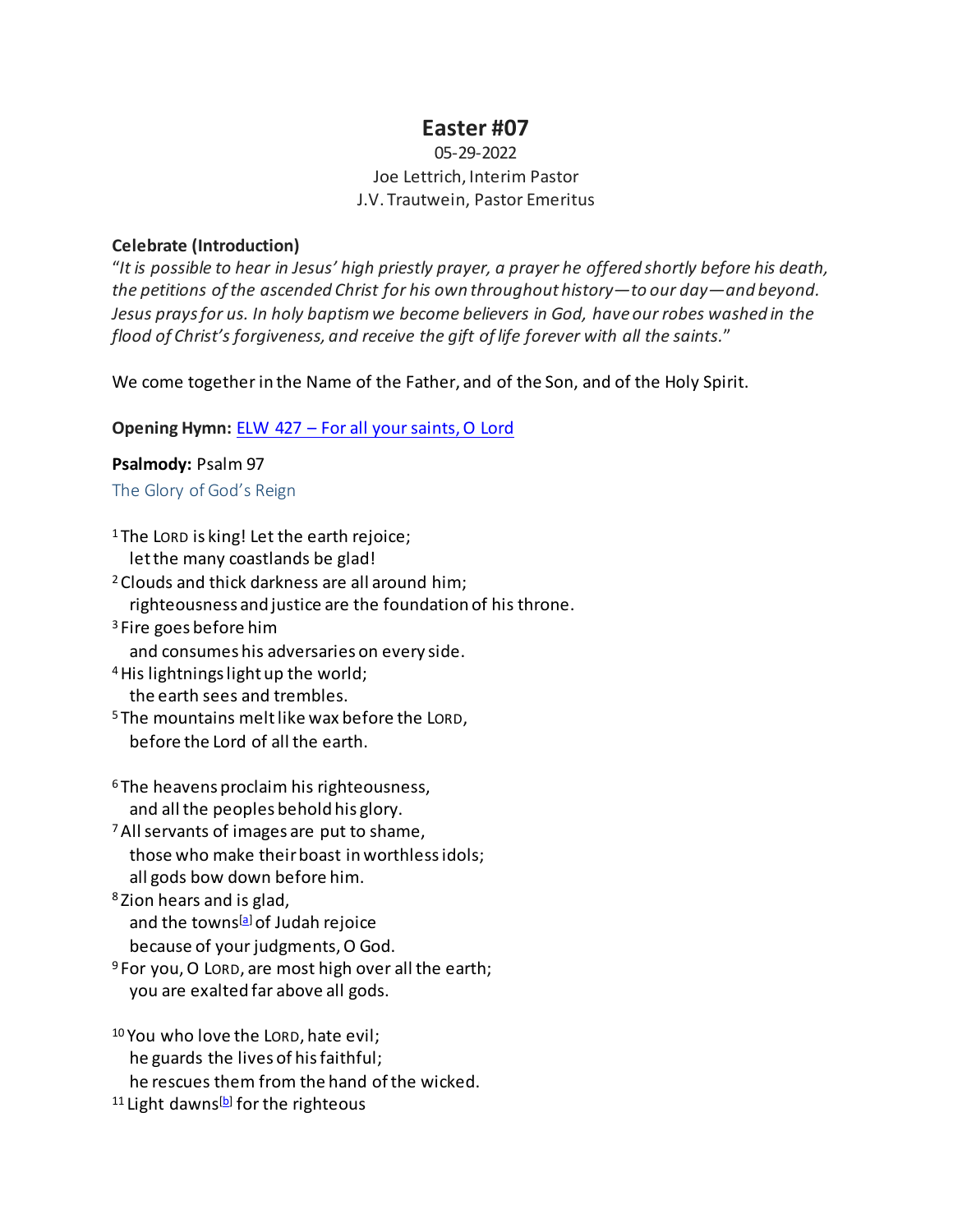and joy for the upright in heart. 12Rejoice in the LORD, O you righteous, and give thanks to his holy name!

**Hymn of Praise:** ELW 888 [O beautiful for spacious skies](https://www.youtube.com/watch?v=pZalFp9WUyM)

#### **Prayer of the Da**y

"O God, form the minds of your faithful people into your one will. Make us love what you command and desire what you promise, that, amid all the changes of this world, our hearts may be fixed where true joy is found, your Son, Jesus Christ our Lord, who lives and reigns with you and the Holy Spirit, one God, now and forever. Amen."

**1st Reading:** [Acts 16:16-34](https://www.biblegateway.com/passage/?search=acts+16%3A16-34&version=NRSVUE)

**2nd Reading:** [Revelation 22:12-14, 16-17, 20-21](https://www.biblegateway.com/passage/?search=Revelation+22%3A12-14%2C+16-17%2C+20-21&version=NRSVUE)

**The Gospel:** [John 17:20-26](https://www.biblegateway.com/passage/?search=John+17%3A20-26&version=NRSVUE)

**Hymn:** [ELW 855 Crown him with many crowns](https://www.youtube.com/watch?v=pZalFp9WUyM)

**The Message:** [\(Sermon Audio](https://www.epiphanylutherancolumbia.org/sermons/sermon_20220529.mp3) Link)

**Offering\*:** [\(On-Line giving Link\)](https://tithe.ly/give_new/www/#/tithely/give-one-time/2627291):

We give thee but thine own, what e'er the gift may be; all that we have is thine alone, a trust, O Lord, from thee.

#### **The Prayer**

We pray for all who need your comforting and healing presence especially Eugene Ash, Pam Ash, Heidi Brackbill, Parker Brennan, Fred and Mary Goehring, the Johnson family, Robert Karner, David Kieffer, Charles Larsen, the McNamara family, Donna Mayhew, Wendy Neumann, Elise Oliver, Peter Olsen, Debra Pastor, Brenda Penyak, Dottie Reitz, Robert Reitz, Colin Shea, Jerry Shea, Jack Smith, the Spiegler family, Esther and Buck Trautwein, Pastor Jack, and Carol Lettrich.

We ask this in the name of Jesus. Amen

**The Lord's Prayer**

**The Benediction** The Lord bless you and keep you;